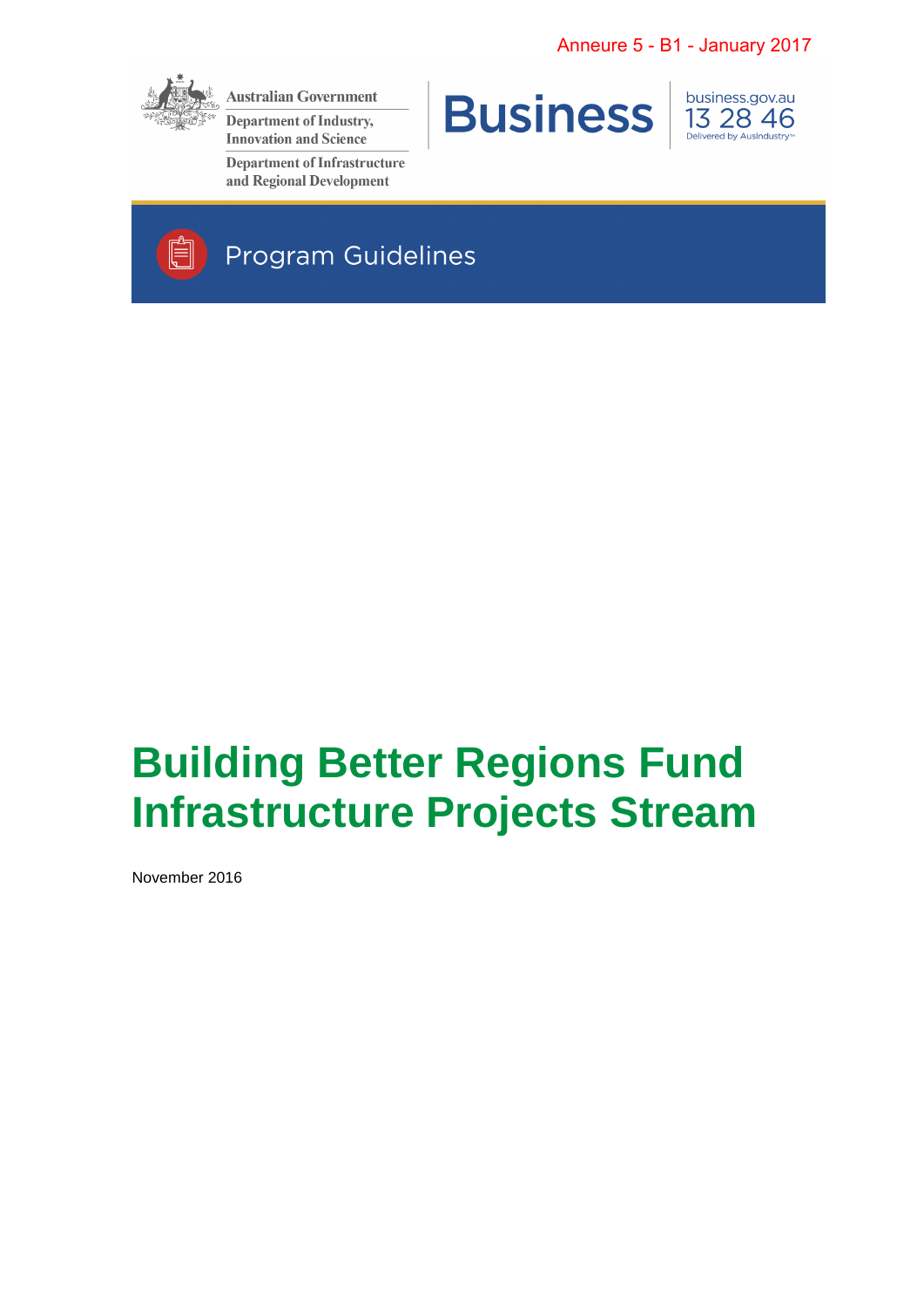### **A message from the Minister**

As Minister for Regional Development I aim to help build the strong and sustainable regional communities our children and grandchildren either want to stay in or come back to.



Strong regions make a strong nation. Regional Australia is the heart of our nation and helps drive our economy. This is why we are supporting a new competitive grants program – the Building Better Regions Fund.

This Fund will see regional communities partner with governments and stakeholders to take full advantage of a range of economic and regional development opportunities that can make a real difference.

Importantly, the funding will be directed to projects outside of major capital cities.

Projects of similar size will compete against each other, so small community projects will not compete against major infrastructure proposals, for example.

The Infrastructure Projects Stream of the Fund will be open to investment-ready projects that will create jobs, drive economic growth and build regional communities for the long term.

I encourage you to put forward projects that will strengthen your communities through new infrastructure, or upgrades or extensions to existing infrastructure.

I look forward to considering your funding proposals to help build those strong and sustainable regional communities for our children and grandchildren.

**Senator the Hon Fiona Nash**

**Minister for Regional Development**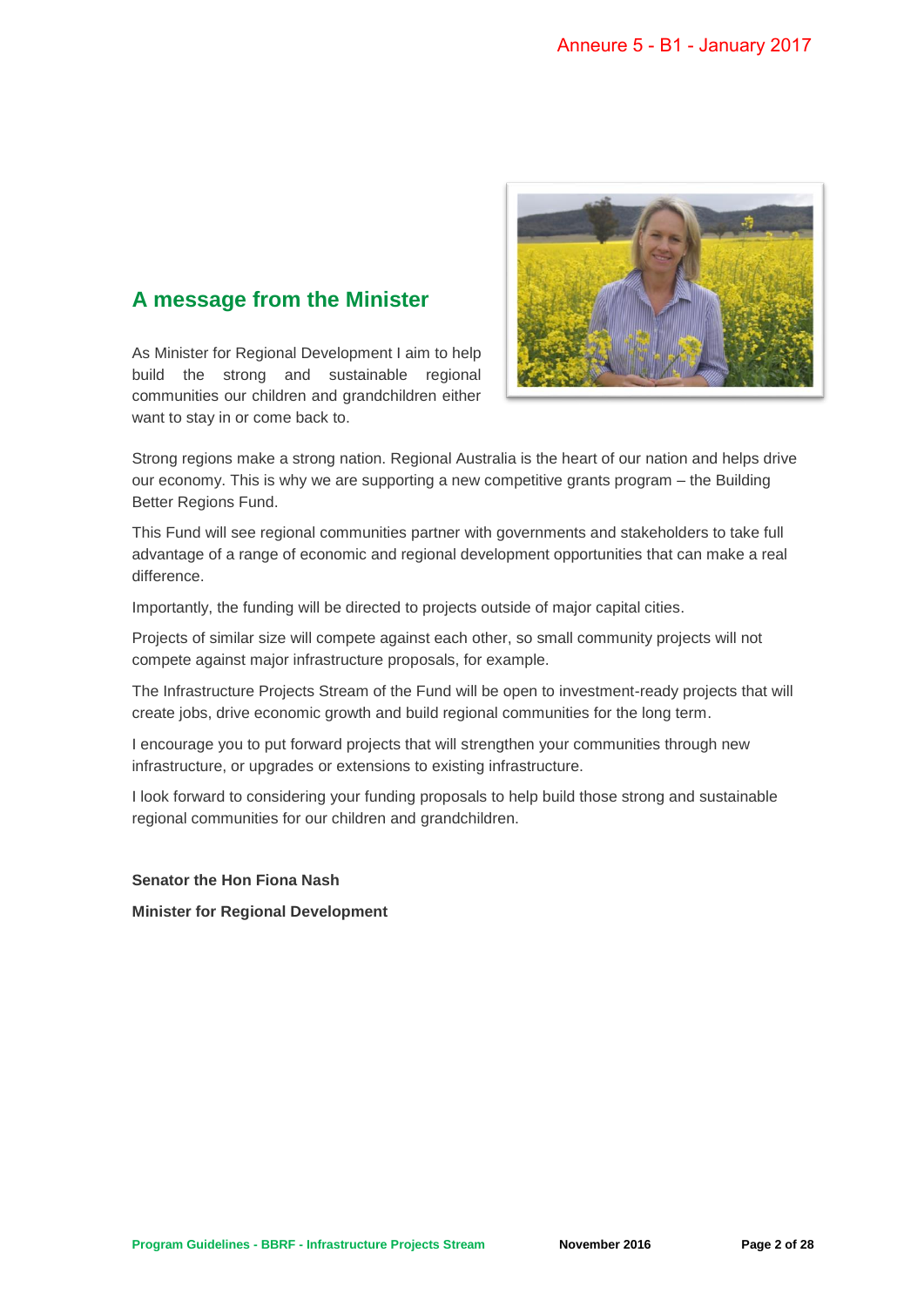# **Contents**

| 1. |     |       |  |  |  |  |
|----|-----|-------|--|--|--|--|
| 2. |     |       |  |  |  |  |
|    | 2.1 |       |  |  |  |  |
|    | 2.2 |       |  |  |  |  |
| 3. |     |       |  |  |  |  |
| 4. |     |       |  |  |  |  |
| 5. |     |       |  |  |  |  |
|    | 5.1 |       |  |  |  |  |
|    | 5.2 |       |  |  |  |  |
|    | 5.3 |       |  |  |  |  |
|    | 5.4 |       |  |  |  |  |
|    | 5.5 |       |  |  |  |  |
|    | 5.6 |       |  |  |  |  |
|    |     | 5.6.1 |  |  |  |  |
|    |     | 5.6.2 |  |  |  |  |
|    |     | 5.6.3 |  |  |  |  |
|    | 5.7 |       |  |  |  |  |
|    | 5.8 |       |  |  |  |  |
|    | 5.9 |       |  |  |  |  |
| 6. |     |       |  |  |  |  |
|    | 6.1 |       |  |  |  |  |
|    | 6.2 |       |  |  |  |  |
|    |     |       |  |  |  |  |
|    | 6.3 |       |  |  |  |  |
|    | 6.4 |       |  |  |  |  |
| 7. |     |       |  |  |  |  |
|    | 7.1 |       |  |  |  |  |
|    | 7.2 |       |  |  |  |  |
|    | 7.3 |       |  |  |  |  |
|    |     |       |  |  |  |  |
|    | 8.1 |       |  |  |  |  |
|    | 8.2 |       |  |  |  |  |
| 9. |     |       |  |  |  |  |
|    | 9.1 |       |  |  |  |  |
|    | 9.2 |       |  |  |  |  |
|    |     | 9.2.1 |  |  |  |  |
|    |     | 9.2.2 |  |  |  |  |
|    | 9.3 |       |  |  |  |  |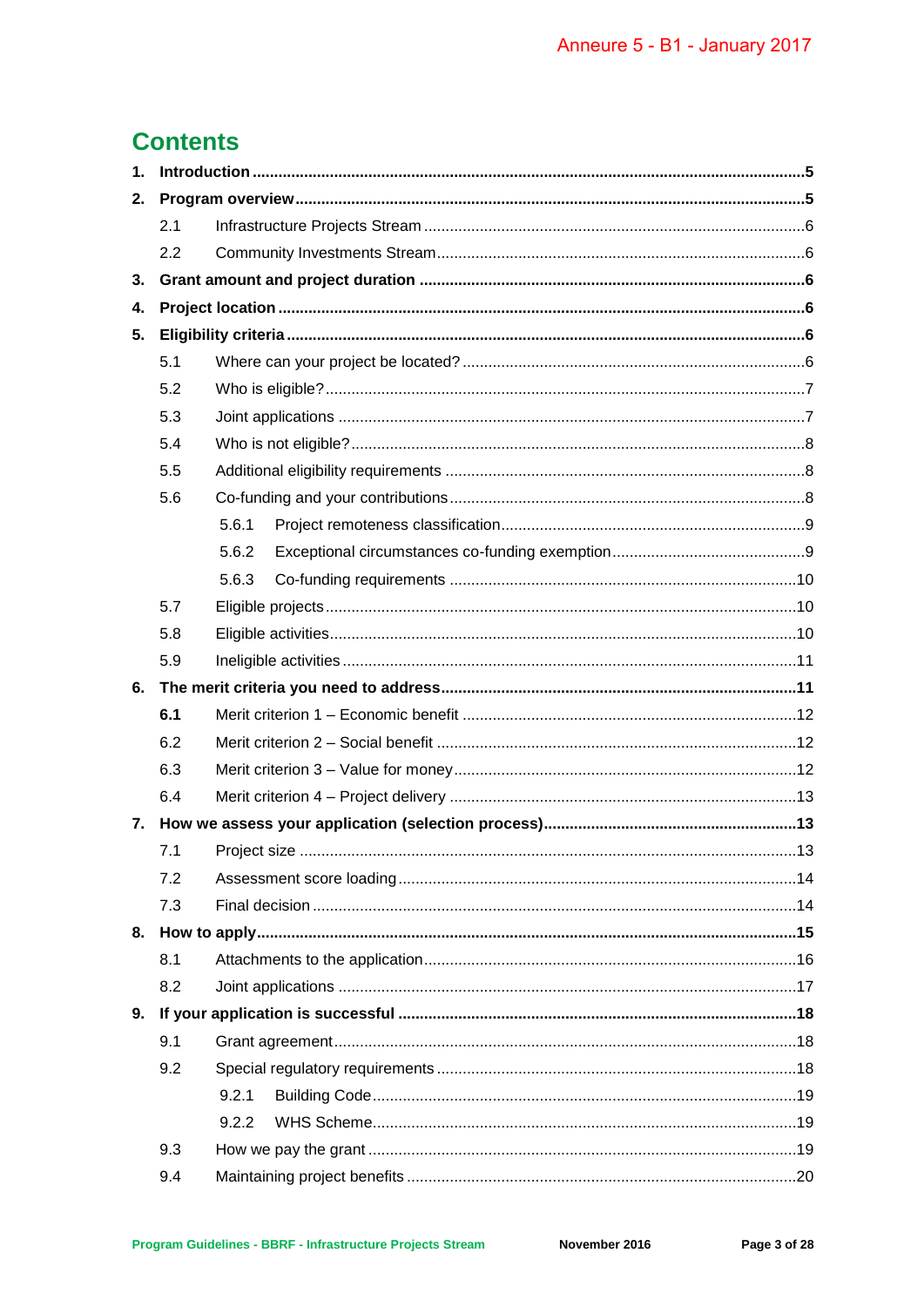| 9.5  |       |  |  |
|------|-------|--|--|
|      | 9.5.1 |  |  |
|      | 9.5.2 |  |  |
|      | 9.5.3 |  |  |
|      | 9.5.4 |  |  |
| 9.6  |       |  |  |
| 9.7  |       |  |  |
| 9.8  |       |  |  |
| 9.9  |       |  |  |
| 9.10 |       |  |  |
| 9.11 |       |  |  |
|      |       |  |  |
| 10.1 |       |  |  |
|      |       |  |  |
| 11.1 |       |  |  |
|      |       |  |  |
| 11.2 |       |  |  |
| 11.3 |       |  |  |
| 11.4 |       |  |  |
|      |       |  |  |
|      |       |  |  |
|      |       |  |  |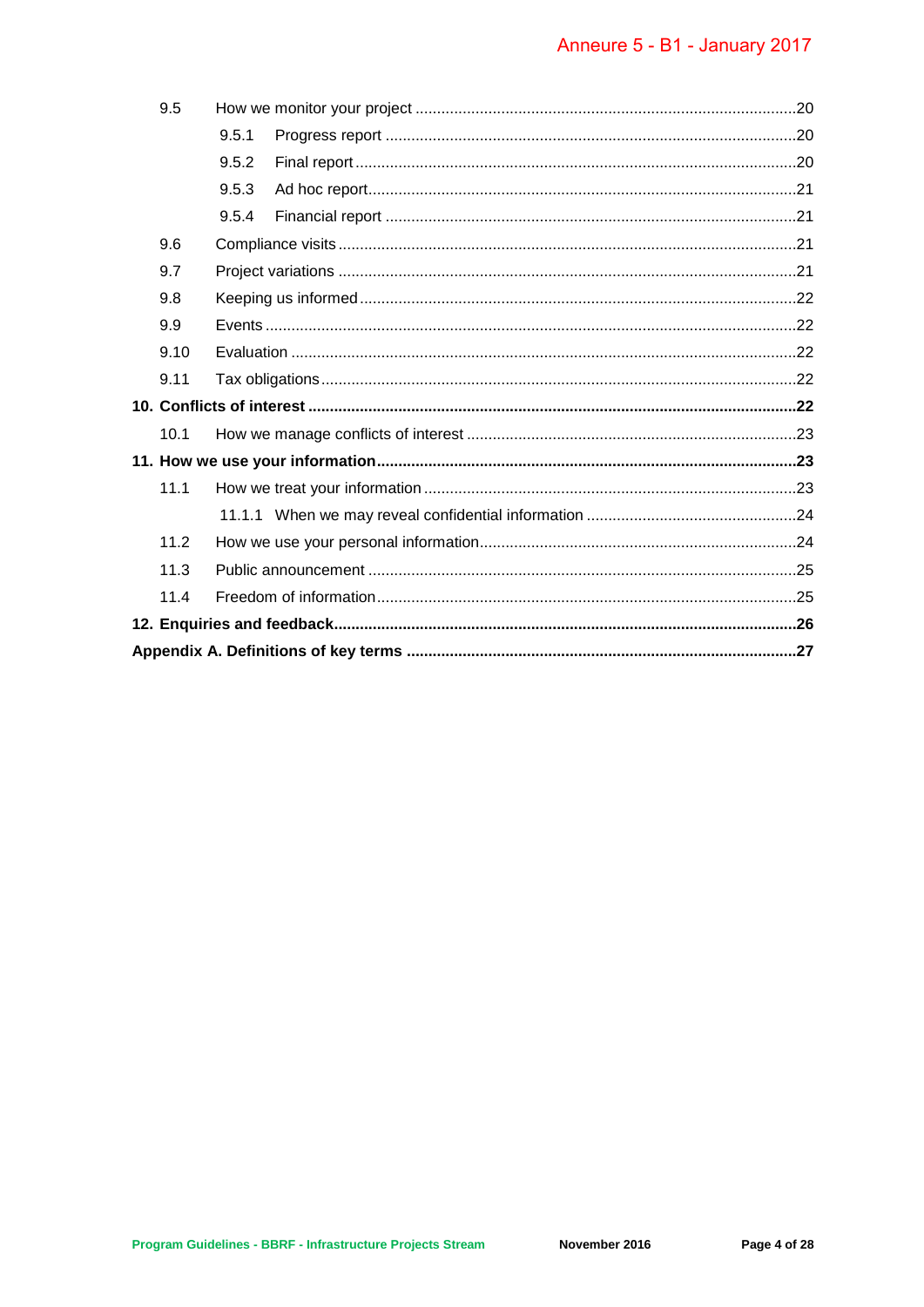## **1. Introduction**

These guidelines set out the funding rules for the Building Better Regions Fund (the program) – **Infrastructure Projects Stream**. There is a separate set of guidelines for the **Community Investments Stream**.

The Department of Industry, Innovation and Science is responsible for administering the program on behalf of the Department of Infrastructure and Regional Development.

The program is competitive and we will assess applications against eligibility and merit criteria and compare them to other applications in a funding round. Decisions on projects to be funded are taken by a Ministerial Panel in consultation with the Australian Government's National Infrastructure Committee of Cabinet.

We will publish the opening and closing dates of any funding rounds on business.gov.au.

We have defined key terms used in these guidelines in Appendix A.

You should read this document carefully before you fill out an application. Further information is available on business.gov.au to help you determine if your project is investment-ready and prepare your application.

Investment-ready projects are those that have confirmed all co-funding, identified all required regulatory and/or development approvals and can demonstrate robust planning, in order to commence following execution of a grant agreement.

If your project is still in the planning or concept stage your application may be eligible for funding, but may not be as competitive as projects that are further progressed in their planning. In this case it is recommended that you further develop your project and consider submitting an application for consideration in future funding rounds.

## **2. Program overview**

The \$297.7 million Building Better Regions Fund supports the Australian Government's commitment to create jobs, drive economic growth and build stronger regional communities into the future.

The program will run over four years from 2016-17 to 2019-20.

The program has been designed to achieve the following outcomes in regional and remote communities

- create jobs
- have a positive impact on economic activity, including Indigenous economic participation through employment and supplier-use outcomes
- **EXECUTE:** enhance community facilities
- enhance leadership capacity
- encourage community cohesion and sense of identity.

The program will fund projects in regional Australia outside the major capital cities of Sydney, Melbourne, Brisbane, Perth, Adelaide, and Canberra (see section [5.1\)](#page-5-0).

There are two streams of funding available under the program.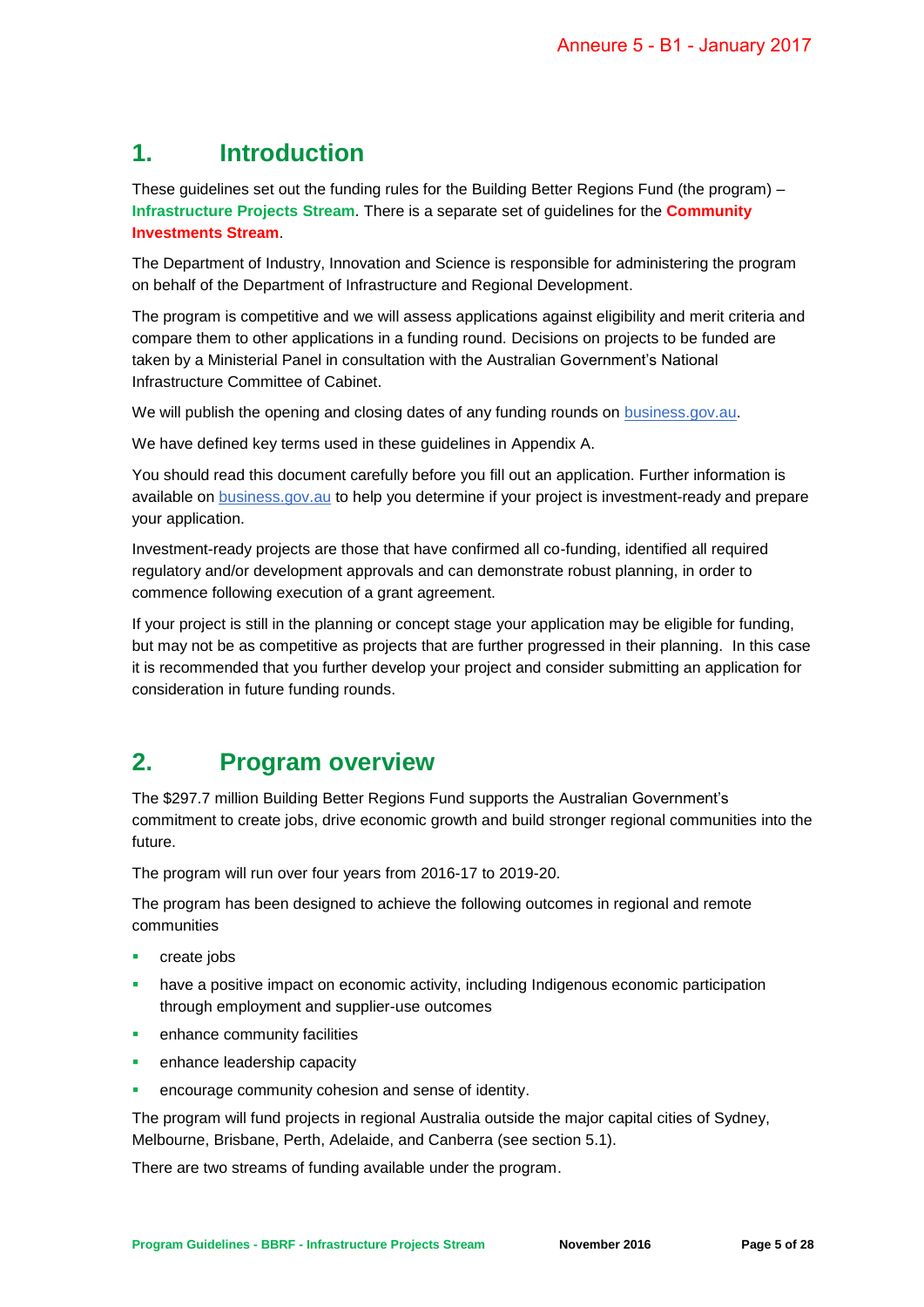#### 2.1 Infrastructure Projects Stream

The **Infrastructure Projects Stream** will support projects which involve the construction of new infrastructure, or the upgrade or extension of existing infrastructure that provide economic and social benefits to regional and remote areas.

#### 2.2 Community Investments Stream

The **Community Investments Stream** will fund community building activities including, but not limited to, new or expanded local events, strategic regional plans, and leadership and capability building activities. These projects will deliver economic and social benefits to regional and remote communities.

*Note: These guidelines provide information on the Infrastructure Projects Stream only. To find information regarding the Community Investments Stream visit business.gov.au.*

## **3. Grant amount and project duration**

The minimum grant amount is \$20,000 and the maximum grant amount is \$10 million. You must complete your project by 31 December 2019.

## **4. Project location**

The location of your project has bearing on different elements of the program. We consider the location of your project when determining

- eligibility (see section [5.1\)](#page-5-0)
- the level of co-funding you need to provide (see section [5.6.3\)](#page-9-0)
- a loading we will apply to your assessment score (see section [7.2\)](#page-13-0)

In your application, you will need to provide the latitude and longitude of your project location. A mapping tool is available on **business.gov.au** to assist you in determining the location of your project.

## **5. Eligibility criteria**

We cannot consider your application if you do not satisfy **all eligibility criteria.** We will not fund projects that you have already started or where contracts are already in place at the time of application.

#### <span id="page-5-0"></span>5.1 Where can your project be located?

Your project must be located in Australia and outside an excluded area. The excluded areas for the purposes of the program are the Significant Urban Areas<sup>1</sup> of the cities of Sydney, Melbourne, Brisbane, Perth, Adelaide and Canberra as defined by the Australian Bureau of Statistics' Australian Statistical Geography Standard. For the city of Canberra, the excluded area is only the

1

1

http://www.ausstats.abs.gov.au/ausstats/subscriber.nsf/0/1F858F367BE00CA0CA257A980013D437/\$File/127005500 4\_sua\_maps.pdf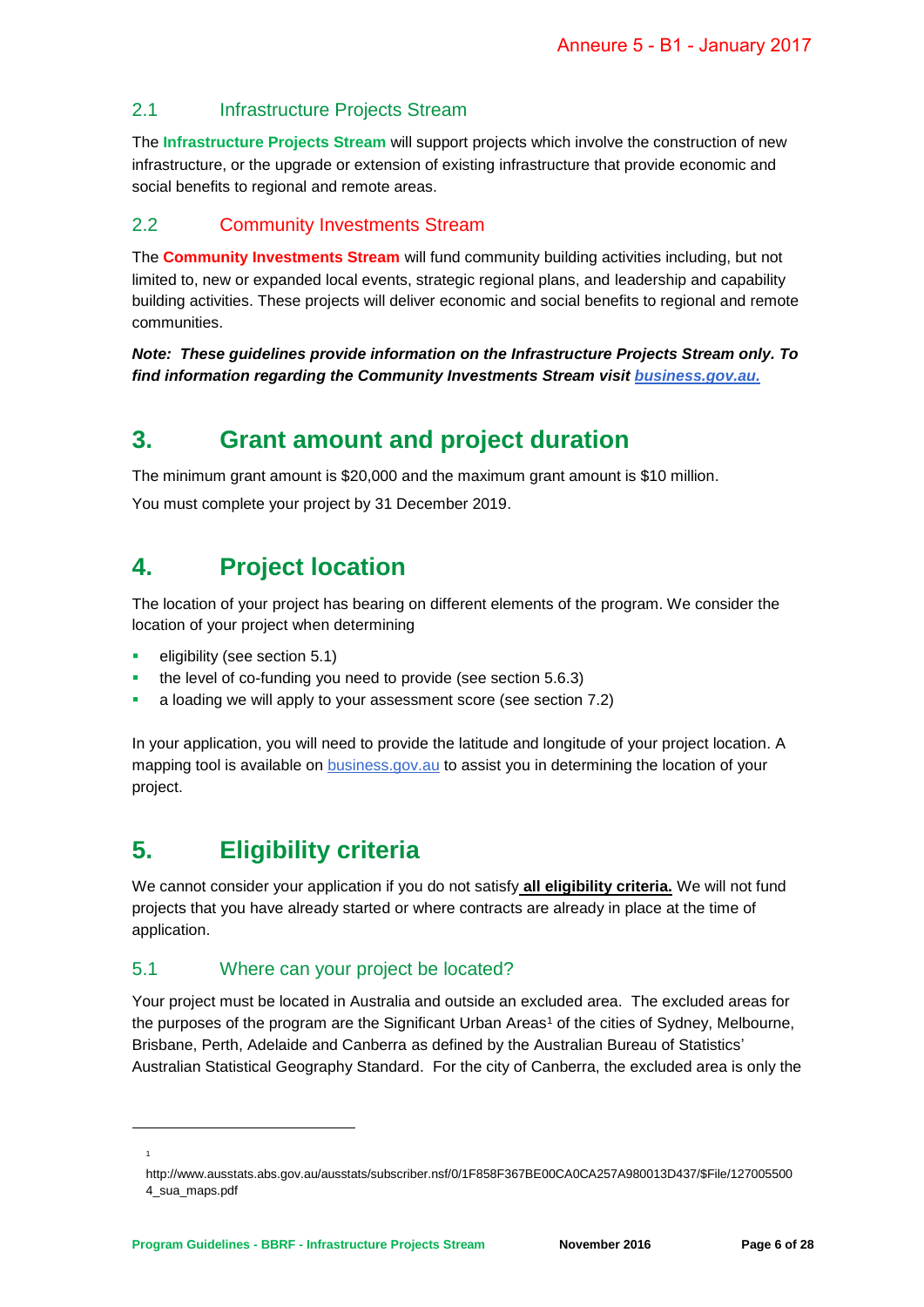part of the Canberra-Queanbeyan Significant Urban Area that is located within the Australian Capital Territory.

A mapping tool is available on business.gov.au to assist you in determining the location of your project.

#### <span id="page-6-0"></span>5.2 Who is eligible?

To be eligible you must be a legal entity, have an Australian Business Number (ABN) and be one of the following entities:

- a local governing body as defined by the *Local Government (Financial Assistance) Act 1995.*
- a not for profit organisation that has been established for at least two years. As a not for profit organisation you must demonstrate your not for profit status through one of the following:
	- Current Australian Charities and Not-for-profits Commission's (ACNC) Registration
	- **State or Territory Incorporated Association status**
	- Constitutional documents and/or Articles of Association that demonstrate the not-for-profit character of the organisation.

For the purposes of the program, we also consider the following organisations to be local governing bodies:

- Anangu Pitjantjatjara, Maralinga, Gerard, Nepabunna and Yalata local governing bodies in SA
- **Cocos (Keeling) Islands Shire Council**
- The Lord Howe Island Board
- Norfolk Island Regional Council
- The Outback Communities Authority
- The Shire of Christmas Island
- **The Silverton and Tibooburra villages in NSW and**
- The Trust Account in the NT
- ACT Government.

Applicants can submit up to two applications per round.

#### 5.3 Joint applications

Joint applications are acceptable, provided you have a lead applicant who meets each of the following requirements:

- **i** is the main driver of the project
- is eligible as per the list in section [5.2](#page-6-0)
- is making a cash contribution to the project.

It is the responsibility of the lead applicant to make sure the appropriate arrangements are in place to manage the project partners.

If you are submitting a joint application, you are the lead applicant. Only the lead applicant will enter into, and be responsible for the grant agreement with the Commonwealth. The lead applicant must complete the application form and identify all other project partners in their application. For requirements on submitting a joint application refer to section [8.2.](#page-16-0)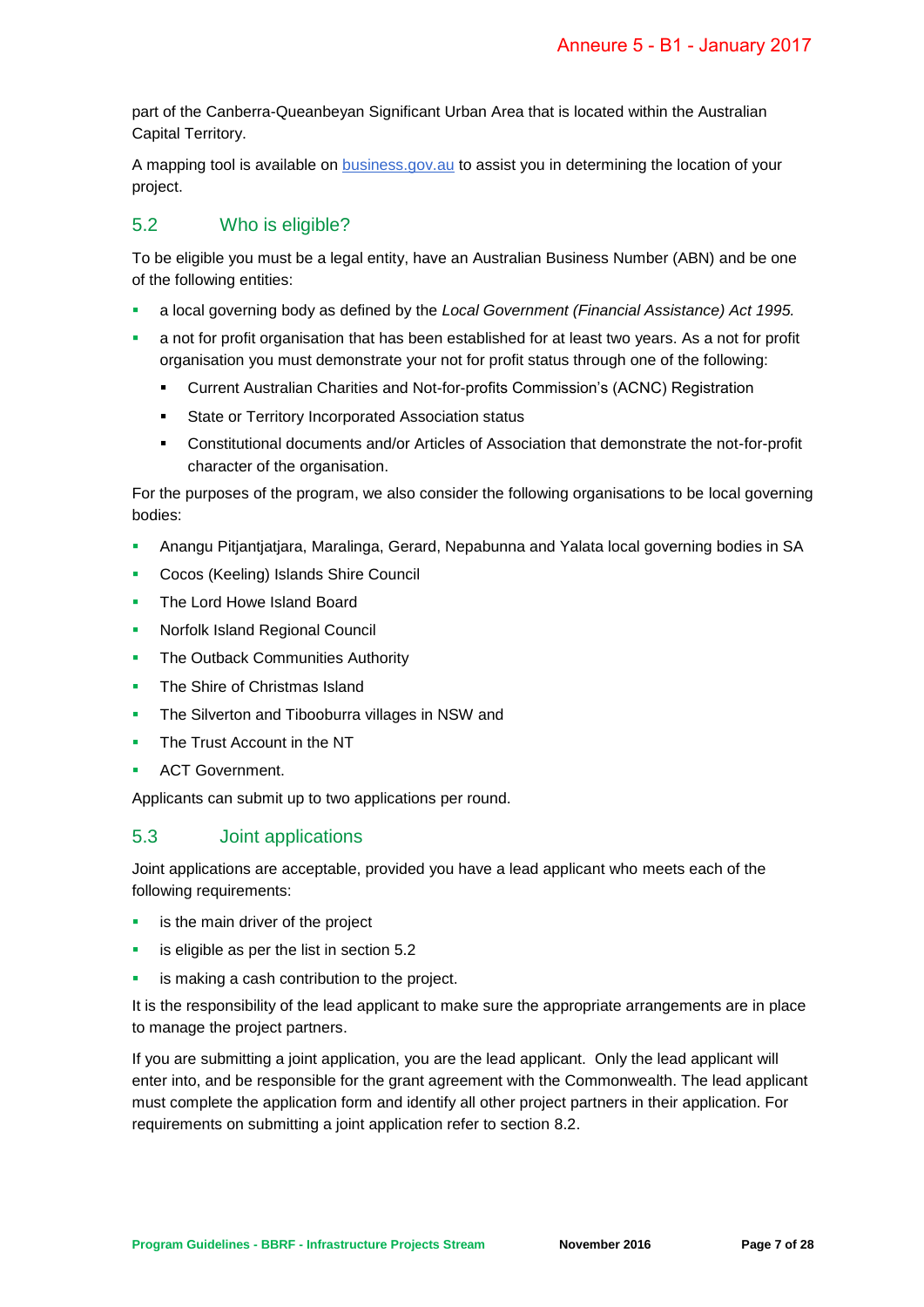#### 5.4 Who is not eligible?

You are not eligible to apply if you are:

- **a** a for profit organisation
- an individual, partnership or trust (however, an incorporated trustee may apply on behalf of a trust)
- a Commonwealth, state or territory government agency or body (including government business enterprises)
- a university, technical college, school or hospital
- **a Regional Development Australia Committee.**

#### 5.5 Additional eligibility requirements

In order to be eligible you must also

- be able to demonstrate that you can meet the applicable co-funding requirements as outlined in section [5.6](#page-7-0)
- provide the relevant mandatory attachments outlined in section [8.1.](#page-15-0)
- declare you can comply with special regulatory requirements as outlined in section [9.2.](#page-17-0)

#### <span id="page-7-0"></span>5.6 Co-funding and your contributions

Co-funding is the cash contribution (excluding in-kind contributions) from you or sources other than the Commonwealth. Co-funding demonstrates your commitment to the project and shows evidence of community support. We consider the co-funding contributions when assessing applications at the eligibility and merit assessment stage.

Any organisation can provide the co-funding including

- you as the applicant
- local government
- state or territory governments
- not for profit organisations
- private sector companies
- Aboriginal Benefits Account (not considered Commonwealth funding)

The remoteness classification of your project location determines your co-funding requirements (see section [5.6.3\)](#page-9-0).

If you are the lead applicant in a joint application, you must make a cash contribution to the project unless you are seeking an exceptional circumstances co-funding exemption (see section [5.6.3\)](#page-9-0).

Where you receive other Commonwealth funding for your project the total Commonwealth funding cannot exceed the percentage indicated in section [5.6.3.](#page-9-0)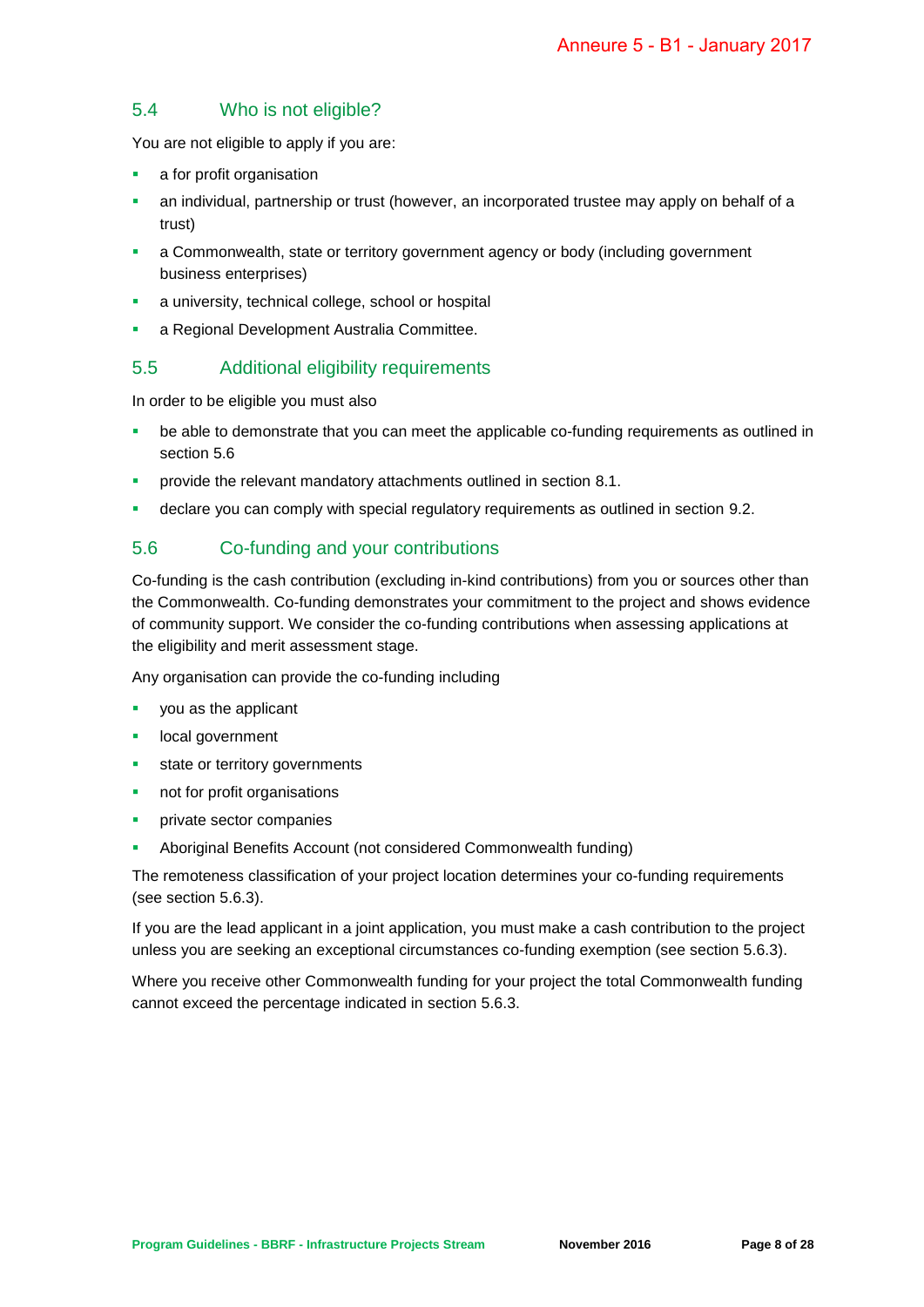#### 5.6.1 Project remoteness classification

Your project location (latitude and longitude) determines your remoteness classification. The criteria for the remoteness classification is based on the Australian Bureau of Statistics' [Remoteness Structure](http://www.abs.gov.au/websitedbs/d3310114.nsf/home/remoteness+structure)<sup>2</sup> under the Australian Statistical Geography Standard. A mapping tool is available on business.gov.au to assist you in determining the location of your project.

Your co-funding requirement will be different depending on your remoteness classification. It is very important that you specify the correct remoteness classification in your application. An error may cause your co-funding to be inadequate and your application to be ineligible.

Your project may include multiple site locations. Where there is mix of regional and remote site locations we will consider your entire project location as remote for the purposes of the co-funding requirement.

#### 5.6.2 Exceptional circumstances co-funding exemption

<span id="page-8-0"></span>The Australian Government recognises that some applicants may be experiencing exceptional circumstances resulting in a limited capacity to meet the co-funding requirement.

Where you can demonstrate that you are experiencing exceptional circumstances, you may seek an exemption from the co-funding requirement.

If you seek an exemption you must submit a supporting case which includes evidence demonstrating the exceptional circumstances you are experiencing and how they are preventing you from meeting the co-funding requirement. This must also include evidence to demonstrate the capacity to maintain and fully utilise the project.

The Ministerial Panel will consider requests for exemption. If an exemption is granted your application will be considered to have met the requirements under section [5.6.](#page-7-0) If an exemption is not granted your application will be ineligible.

Before you consider seeking an exemption, note:

- Exemptions will only be granted in very limited circumstances
- **If an exemption is not granted your application will be ineligible and there will be no opportunity** to resubmit your application in the same funding round
- All applications, including those granted an exemption, will be assessed against each of the merit criteria. Applications without co-funding may receive a lower score against the 'value for money' criterion (merit criterion 3)
- You are encouraged to leverage cash contributions, community partnerships and in-kind contributions, even if you seek an exemption, to strengthen your application and increase your score against the 'value for money' criterion.

Exceptional circumstances may include:

- Drought and/or disaster declaration
- Limited financial capacity of the local council
- **Impact of industry decline**

-

- **Significant recent change in population or community demographics**
- **Other exceptional circumstances.**

<sup>2</sup> http://www.abs.gov.au/websitedbs/d3310114.nsf/home/remoteness+structure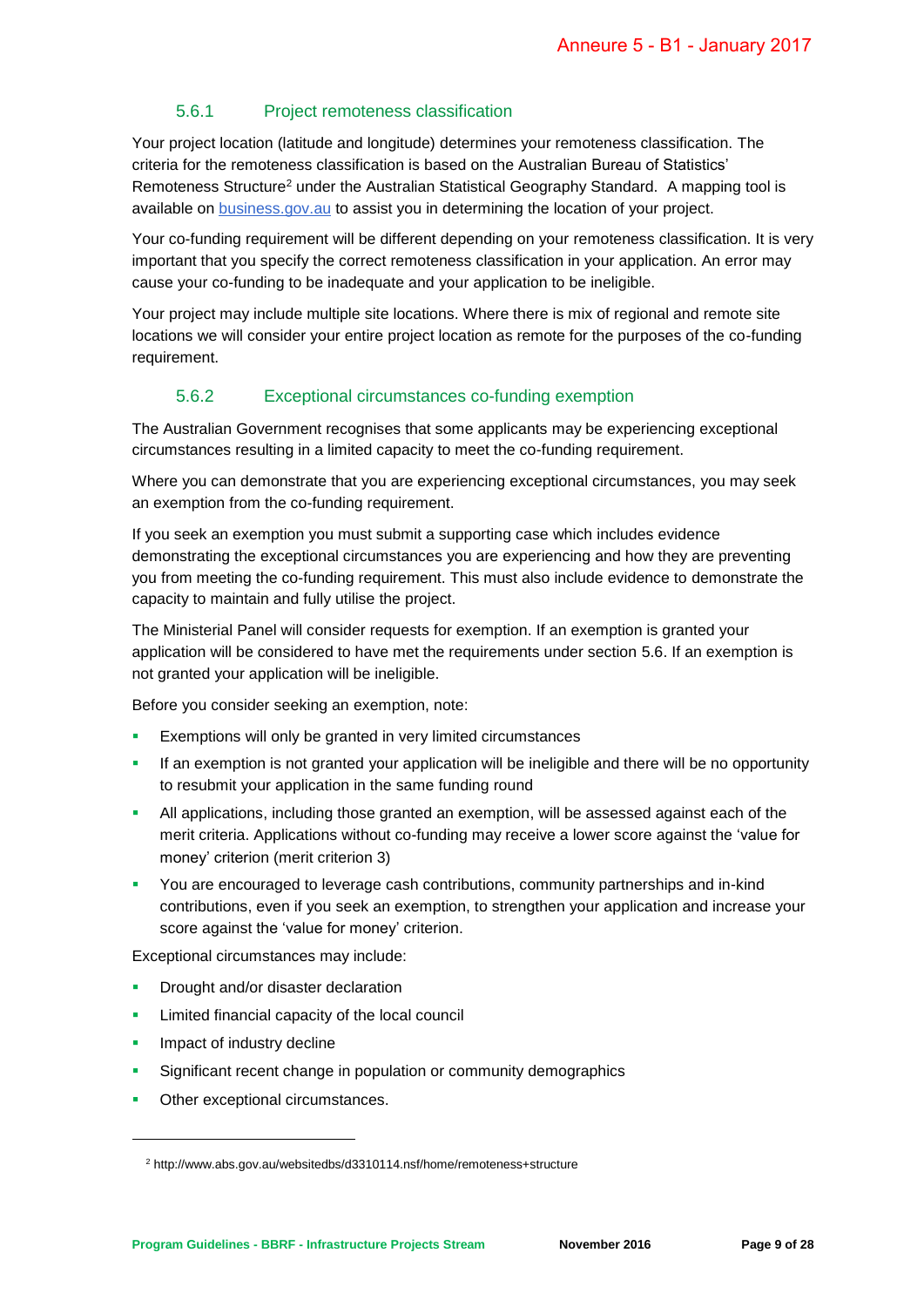#### 5.6.3 Co-funding requirements

<span id="page-9-0"></span>The co-funding requirements are summarised in the following table.

| <b>Project circumstance</b>                                                                   | Co-funding requirement (cash)                                                               | <b>Total Commonwealth</b><br>Government funding<br>(including this grant) |
|-----------------------------------------------------------------------------------------------|---------------------------------------------------------------------------------------------|---------------------------------------------------------------------------|
| Projects classified as remote or<br>very remote                                               | 3:1 ratio (for every \$3 of grant<br>funding requested you must<br>contribute at least \$1) | Up to 75 per cent of<br>eligible project cost                             |
| All other classifications                                                                     | 1:1 ratio (for every \$1 of grant<br>funding requested you must<br>contribute at least \$1) | Up to 50 per cent of<br>eligible project cost                             |
| Projects granted an exceptional<br>circumstances co-funding<br>exemption (See section 5.6.2). | Exempt from co-funding (although<br>any level of contribution is<br>encouraged)             | Up to 100 per cent of<br>eligible project cost                            |

#### **Table 1.**

Where your project costs are less than anticipated we will maintain the co-funding/grant ratio in our payment of funds.

#### 5.7 Eligible projects

Your project must be a capital project involving the construction of new infrastructure, or the upgrade or an extension of existing infrastructure. The replacement of existing infrastructure will only be eligible where you can demonstrate significant increase in benefit.

To be eligible your project must also be ready to **commence within 12 weeks** of executing the grant agreement. We consider commencement to be the procurement of contractors or actual construction work commenced.

If your project is still in the planning or concept stage your application may be eligible for funding, but may not be as competitive as projects that are further progressed in their planning. In this case it is recommended that you further develop your project and consider submitting an application for consideration in future funding rounds.

#### **We will not fund projects that you have already started or where contracts are already in place at the time of application.**

As part of your Final report, you will be required to provide an evaluation of the project including the outcomes achieved.

#### 5.8 Eligible activities

You can only spend the grant and co-funding on eligible activities directly related to the project. If your application is successful, these activities will be defined in your grant agreement.

Eligible activities may include

- purchase of materials
- external labour hire
- plant and equipment hire